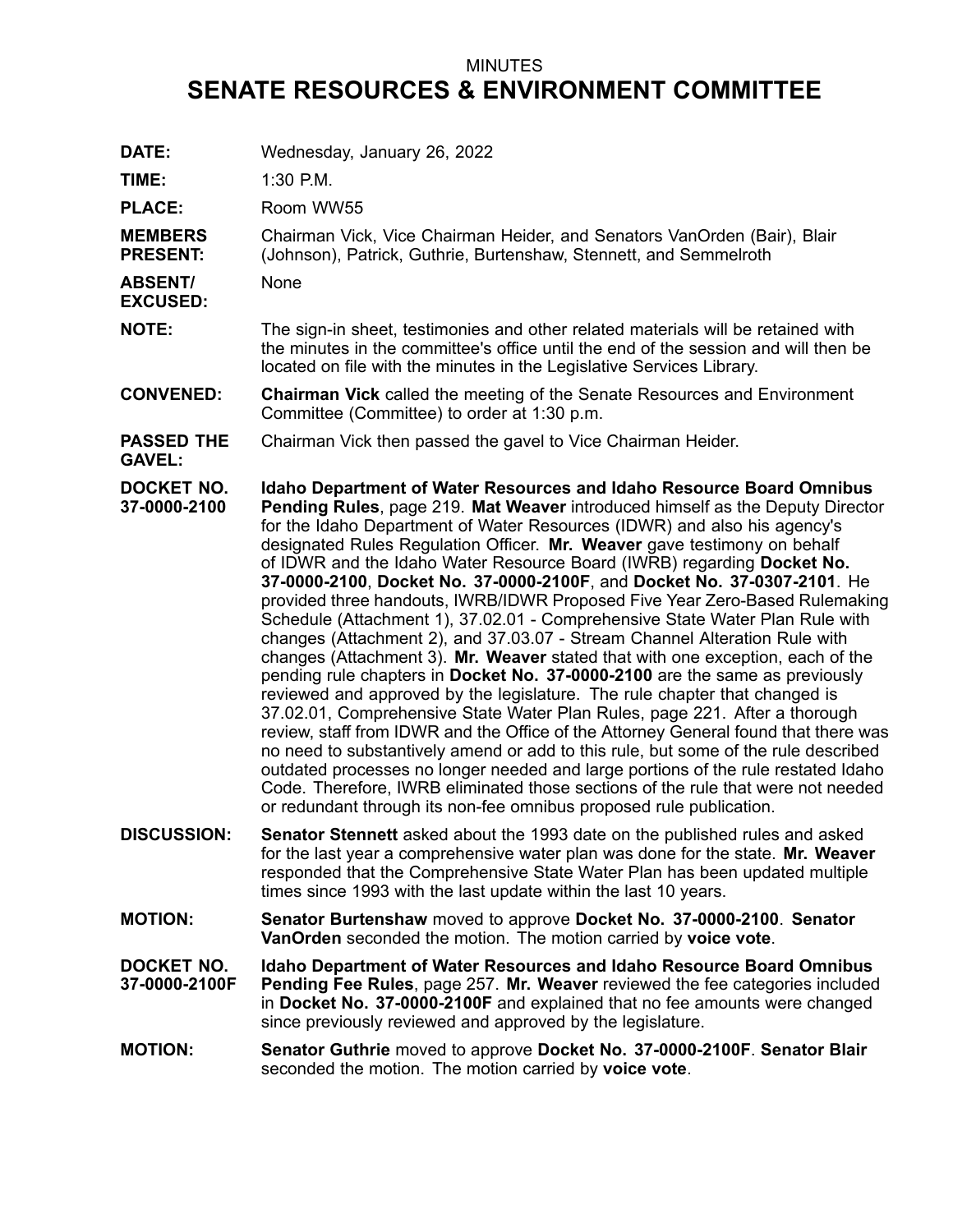**DOCKET NO. 37-0307-2101F Stream Channel Alteration Rules** (New Chapter), page 436. This is <sup>a</sup> fee rule, although it is <sup>a</sup> new rule, it is listed in the Pending Fee Rule Book as **Docket No. 37-0307-2101**.

> **Mr. Weaver** explained that existing 37.03.07 Rule 61 describes minimum standards for small scale mining with suction dredges, powered sluices, or non-powered equipment. Mining operations meeting minimum standards are not subject to more stringent procedural permit requirements described by law (i.e., the 3804-B Joint Application Permit process) and receive expedited permit approval. Due to concerns by at least one member of the public during the 2020 Legislative Session, and <sup>a</sup> subsequent discussion between legislators, IDWR, and the Department of Lands, IDWR conducted negotiated rulemaking of Rule 61 last year (2021).

> **Mr. Weaver** reported the rulemaking had robust participation from the dredge mining community and other stakeholders. Some of the major issues negotiated during the rulemaking included whether to keep Rule 61, evaluation of the 5 inch nozzle diameter and 15 hp powered equipment limitations, the use of the terms "mechanized equipment," "powered equipment," and "non-powered equipment" to delineate mining activities, and whether to keep and clarify the permit exemption for "mining operation using non-powered equipment" that move less than "1/4 cubic yard per hour." Overwhelmingly, but not unanimously, participants supported keeping the minimum standard rule and the expedited permit process that it authorizes. **Mr. Weaver** referred the Committee to his third handout (Attachment 3) that reflects changes to this rule.

**DISCUSSION: Senator Stennett** referred to comments made by NOAA (The National Oceanic and Atmospheric Administration) during the rulemaking process that expressed concerns regarding aquatic habitat and species, and she asked if these concerns, or concerns of other groups, were taken into consideration when IDWR was revising this rule. **Mr. Weaver** stated IDWR published all of the rulemaking materials associated with this process on their web page, including all of the written and oral comments, and compiled all of those comments into <sup>a</sup> single summary document. He stated NOAA submitted comments on the first draft of the rule, and their comments were addressed in part by the agency through revisions during the rulemaking process, although NOAA did not comment after the first draft. **Mr. Weaver** noted that the Idaho Conservation League (ICL) participated in all stages of this rulemaking and ultimately they did not support the final rule. He added that there were also several dredge miners that felt adamantly that Rule 61 should go away.

> **Senator Stennett** asked if there was coordination between relevant agencies when promulgating rules so that there was continuity, and who provides oversight of dredge miners. **Mr. Weaver** responded that the Stream Channel Protection Program is housed within his department. Aaron Golart is the statewide program manager for Stream Channel Protection. He and his staff receive applications, review them, seek comment from other agencies, and then issue <sup>a</sup> permit. **Mr. Weaver** explained that this is the standard process, which is done in conjunction with the Idaho Department of Lands and the Army Corps of Engineers, however, this rule speaks to an expedited process. IDWR allows an expedited process when they know the applicant is following specific minimum standards and their activity is de minimis in the stream channel. He reviewed places of concern, such as the south fork of the Clearwater River and McCoy Creek, which feeds into Palisades Reservoir, which have additional, more rigorous dredge mining permit processes. As far as oversight, **Mr. Weaver** responded that they do not have enough staff to observe every stream, but they rely on people observing possible illegal activity and reporting back to the department, who will initiate an investigation. He reported that there have been some significant enforcement actions within the last five years.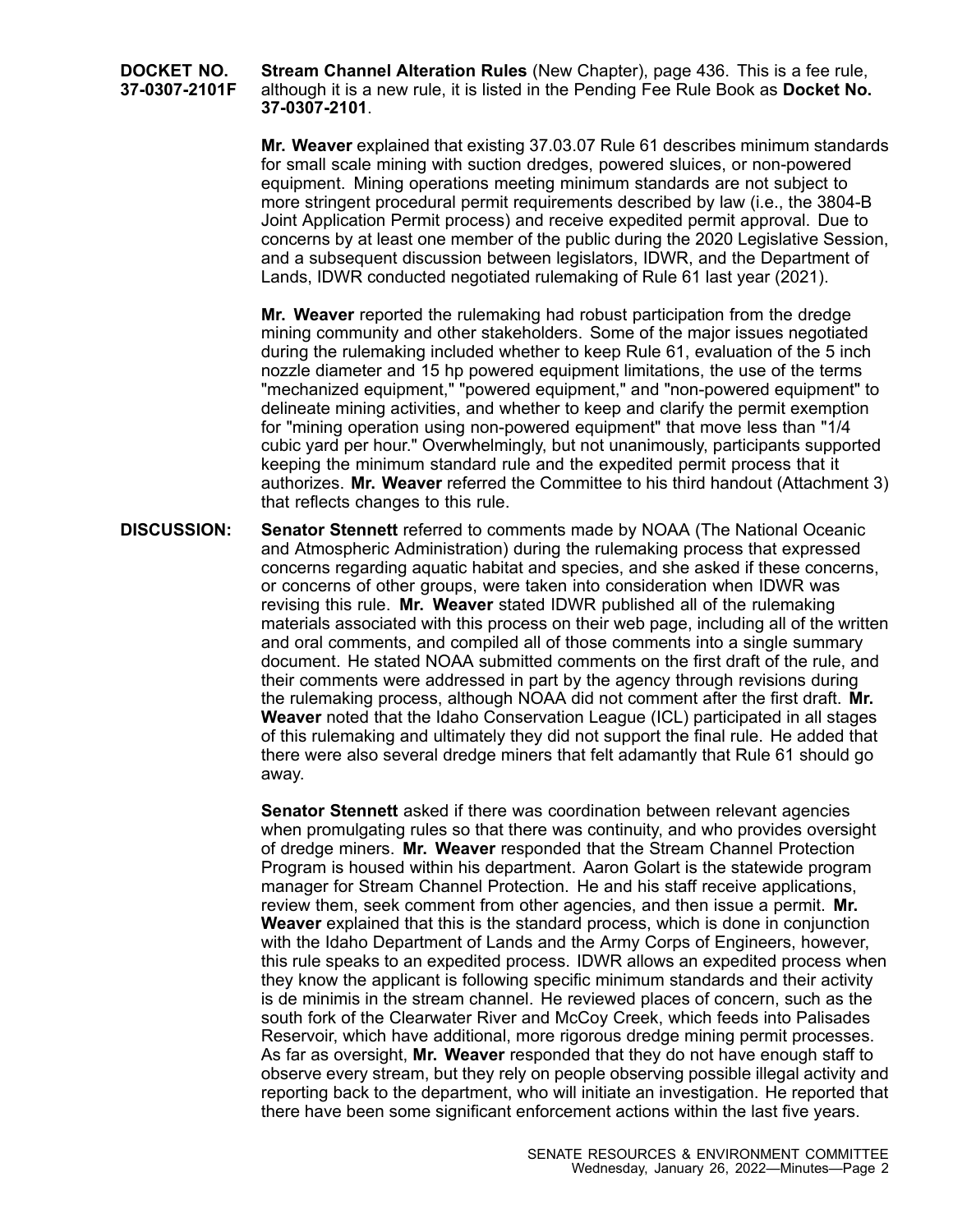**Senator Guthrie** asked for clarification that this is a fee rule. **Mr. Weaver** responded that this is <sup>a</sup> fee rule.

- **TESTIMONY: Jonathan Oppenheimer**, introduced himself as the External Relations Director for the Idaho Conservation League (ICL). He stated ICL was involved in all stages of this rulemaking process. **Mr. Oppenheimer** shared <sup>a</sup> concern that use of winches in dredge mining has the potential to make <sup>a</sup> significant impact on streams and aquatic habitat and that use of winches in dredge mining may be in violation of Section Nine of the Endangered Species Act. He disagreed with IDWR's response to comments addressing this topic and their interpretation of Section Nine. He is concerned that this could lead to liability both for the state of Idaho and for dredge miners, who may unintentionally interfere with the critical habitat of endangered species, such as salmon.
- **DISCUSSION: Senator Stennett** asked Mr. Oppenheimer if the new version of this rule was an improvement. **Mr. Oppenheimer** responded that there were no improvements made with these changes. He added that the most significant change was the allowance for winches during dredging activity, and he did not see justification for this change.

**Mr. Weaver** responded that IDWR consulted with legal counsel when making changes to this rule. He added that the permissibility of using winches in the previous version of this rule was unclear, so changes to this rule include clarification on the definition of mechanized equipment, which provides more clarity on the permissibility of using winches.

- **MOTION: Senator Burtenshaw** moved to approve **Docket No. 37-0307-2101F**. **Chairman Vick** seconded the motion. The motion carried by **voice vote**. **Senator Stennett** and **Senator Semmelroth** requested that they be recorded as voting nay.
- **DOCKET NO. 37-0101-2101F Rules of Procedure of the Idaho Department of Water Resources and Idaho Water Resource Board** (New Chapter), page 415. This is <sup>a</sup> fee rule, although it is <sup>a</sup> new rule, it is listed in the Pending Fee Rule Book as **Docket No. 37-0101-2101**.

**Peter Anderson**, Hearing Officer Coordinator for IDWR, gave testimony on behalf of IDWR and IWRB regarding this Docket. He referred to both together as The Department. **Mr. Anderson** reported that no fee amounts were changed in this rulemaking. He explained that The Department is required by statute to either adopt their own rules of procedure, or to use the generic Attorney General rules, pursuant to Idaho Code § 67-5206. The Department adopted the Attorney General rules for rulemaking, however, they determined that <sup>a</sup> set of contested case rules specific to The Department's responsibility to administer and manage water rights and streams was needed.

**Mr. Anderson** explained this proposed rule provides for The Department's need for self-contained rules of procedure, and also fulfills the Governor's objective of reducing regulation through the Zero Based Regulation rulemaking process. Through this review, The Department simplified procedural rules so that they were more accessible to the general public, while providing clarity to the water bar, in hopes of reducing conflicts over the rules. Specifically, as part of this rulemaking, IDWR made considerable edits to consolidate definitions, establish filing standards, simplify procedures, and remove inconsistencies in word usage. They also eliminated outdated references to electronic signatures and televised proceedings, and approved the use of e-mail to file documents with The Department and serve them on other parties. This provided for clearly delineated informal administrative processing of applications and protests before the Department before entering